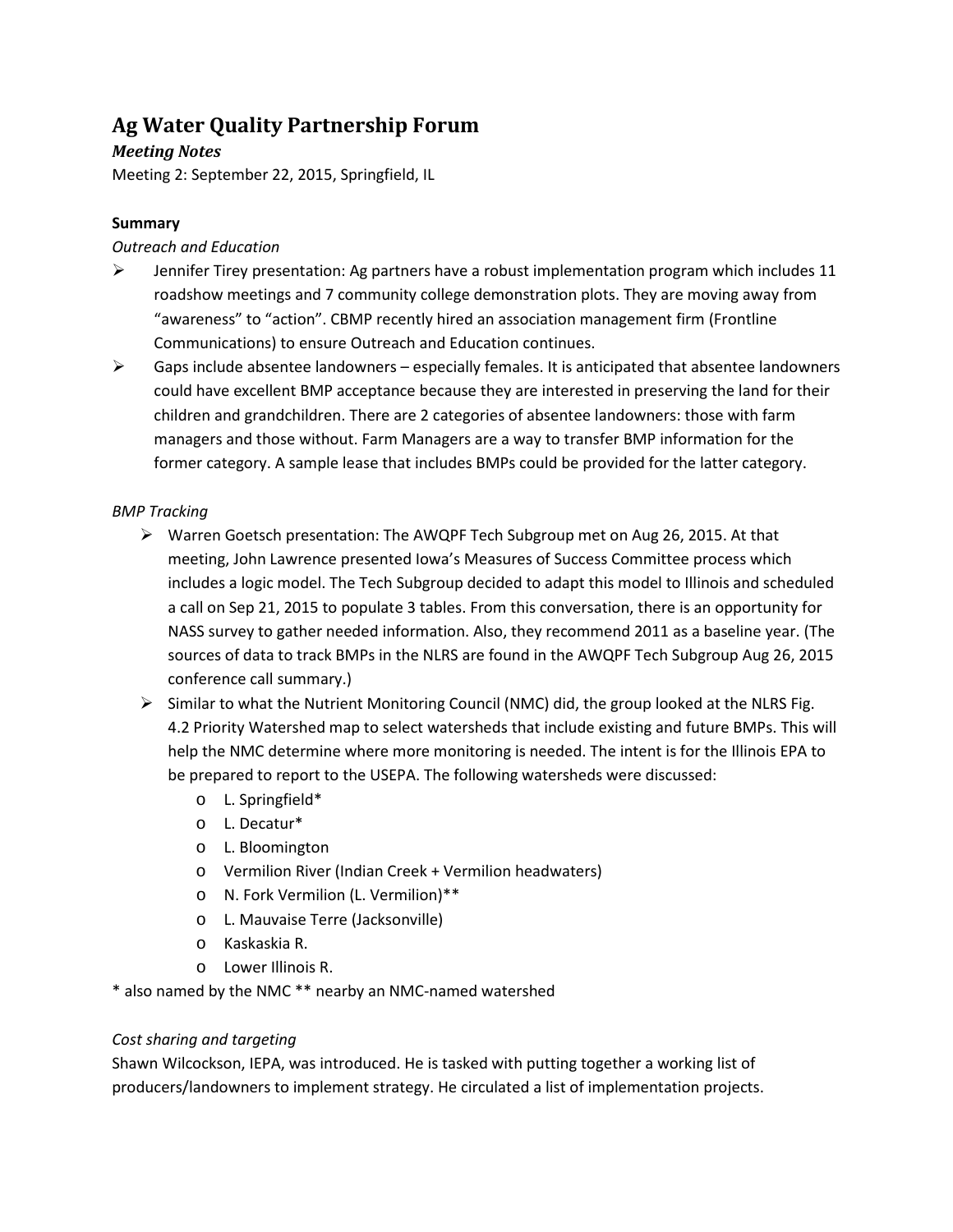#### *Next Steps*

- $\triangleright$  Future possible agenda topic: education for women land owners.
- Invite ag partners to Illinois Society of Professional Farm Managers and Rural Appraisers (ISPFMRA)'s meeting to present nutrient information.
- $\triangleright$  Create resources for absentee landowners that don't have farm managers. Determine where these resources will be housed. [Do this either at next meeting, at Ag partner call, or both.]
- $\triangleright$  Review key conservation programs spreadsheet handed out at the meeting and send comments to Shawn Wilcockson. Discuss in more detail at next meeting.
- $\triangleright$  IWRC to make a map that shows AWQPF watersheds that overlap with NMC's watersheds and share with both groups. Discuss in more detail at next meeting.

## **Present at meeting:**

*Official Representatives or designated representative:*  Michael Baise, American Farmland Trust Randal Fransen, Illinois Society of Professional Farm Managers and Rural Appraisers (ISPFMRA) Tom Kelley, IL CCA Board Dan Schaefer, Illinois Fertilizer and Chemical Association Kelly Thompson, AISWCD Maria Lemke, The Nature Conservancy Kim Martin (for Sherry Giamanco), FSA Lauren Lurkins, Illinois Farm Bureau Jennifer Tirey, IPPA Eric Gerth, NRCS Amy Roady, ISA George Czapar, University of Illinois Extension Steve Chard (for Philip Nelson), IDA Warren Goetsch, IDA Marcia Willhite (for Lisa Bonnett), IEPA

*Attendees:* Shawn Wilcockson, IEPA Amy Walkenbach, IEPA Trevor Sample, IEPA Katie Mai, IEPA Chuck Cawley, IDA Maggie Soliz, Applied Ecological Services; Liz Hobart, Growmark

Facilitating: Brian Miller, IWRC; Eliana Brown, IWRC; Katie Hollenbeck, IWRC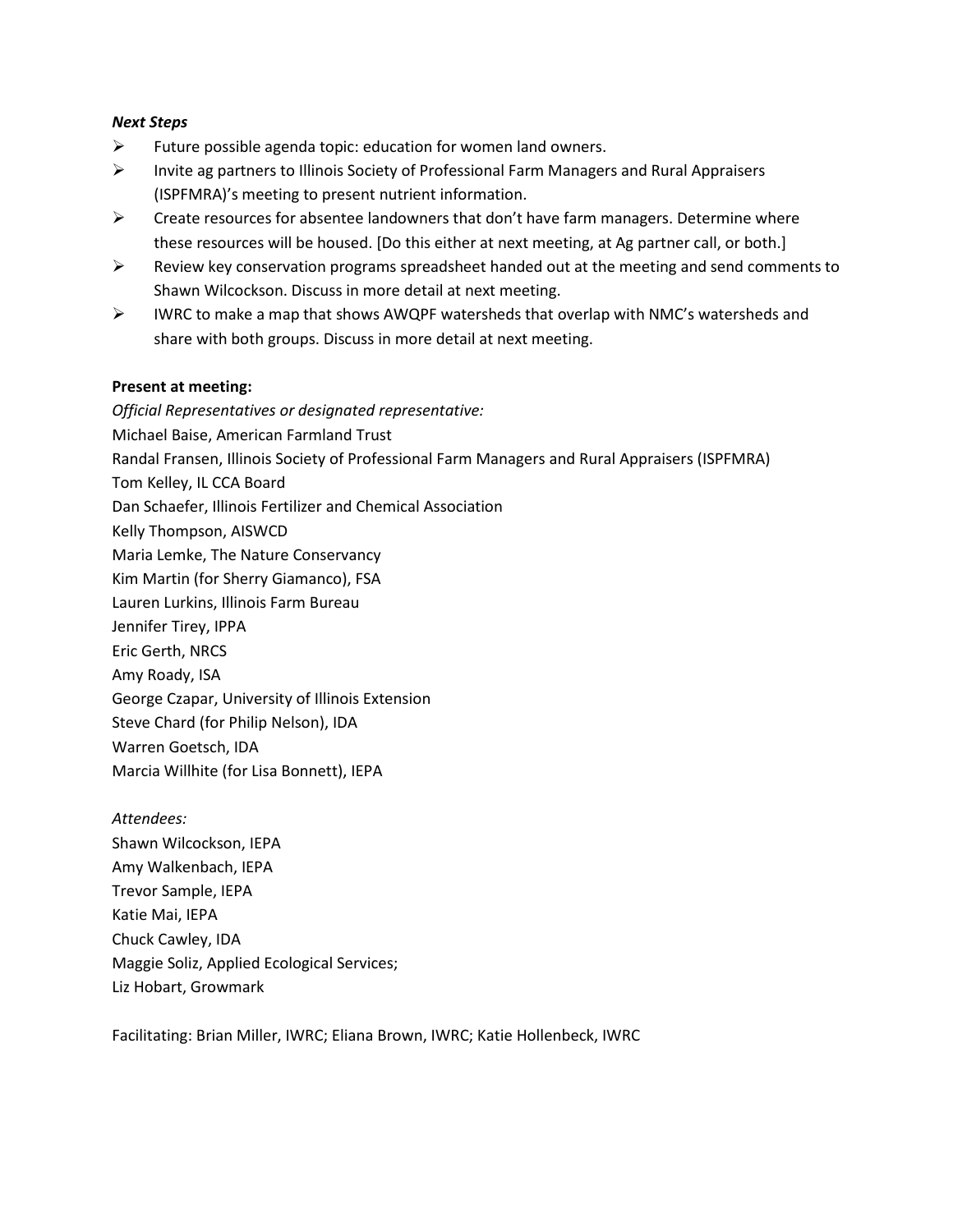BRIAN MILLER: First I would like to remind you about the INLRS. We developed the strategy, it went out for public comment, in Nov-Jan, public comments were incorporated, and the strategy final copy was released in July. It is currently online.

MARCIA WILLHITE: It lives on IEPA website. We can send the link out. It shows the implementation process, but also shows the development process.

ELIANA BROWN: (Shows website): [http://www.epa.illinois.gov/topics/water-quality/watershed](http://www.epa.illinois.gov/topics/water-quality/watershed-management/excess-nutrients/nutrient-loss-reduction-strategy/index)[management/excess-nutrients/nutrient-loss-reduction-strategy/index](http://www.epa.illinois.gov/topics/water-quality/watershed-management/excess-nutrients/nutrient-loss-reduction-strategy/index)

If you scroll down you can see all of the committees and meeting dates.

BRIAN MILLER: The committee charge: charged with 1. Steer education and outreach efforts to implement strategy, 2. Track BMP implementation, 3. Coordinate cost sharing and targeting, and develop other tools as needed. Outreach and education – agricultural partners have done a great job developing a program to reach youth in summer road shows. Since last meeting, a lot of road shows. So we have asked Jennifer Tirey to give an update on what has taken place since then.

## *Outreach and Education*

JENNIFER TIREY: As a member of the IL Council on BMP. Several groups make up the CBMP. We assist and encourage adoption of BMPs. KIC, Keep it for the Crop program. Goals – information, awareness, participation, demonstration. The Cover Crop Training Initiative is to provide training education and outreach. We have several specialists. We also have demonstration projects in attempts to do multi-BMPs for a learning opportunity. Demonstration plots in Lincoln Land, Trivoli, Peoria Co., Illinois Central College-cover crop training grant and cover crop herbicide trials. 7 community college plots total. In addition to demonstration projects, we are working to get water testing kits, Water Testing Open House events for farmers to bring in water samples. Collaborations - Vermilion county water sampling project, American Farmland Trust. N-Watch is another component of NREC grant.

DAN SCHAEFER: N-Watch looks at nitrogen application to see how long to go from ammonia to nitrate. It's a descriptive program of what the transformation of nitrogen is in the soil. N tracking program is knowing rates of nitrogen and monitoring dynamics at a field knowing what is going on in the soil. JENNIFER TIREY: For sentinel site program, you can watch the dynamics of plant-available N.

DAN SCHAEFER: There are 50 N-rate trials in watersheds. We are starting to bring the harvest in. We are looking at fall and spring applications and nitrogen response on those farms. We will continue the process through IFCA and look closer at split application. There will also be an N tracking site. Farmers don't get paid until they get the yield information and do a 2 page survey on what they are thinking and what they are seeing.

JENNIFER TIREY: For the Lake Springfield watershed nutrient management project, the  $1<sup>st</sup>$  year we were happy with outcome, but for this year we really want to get those producers involved. It is very important and timely because there is funding. There is quite a bit of activity but we can always use more. We are starting the third year. The bus tour brought in new faces. Roadshow Meetings did a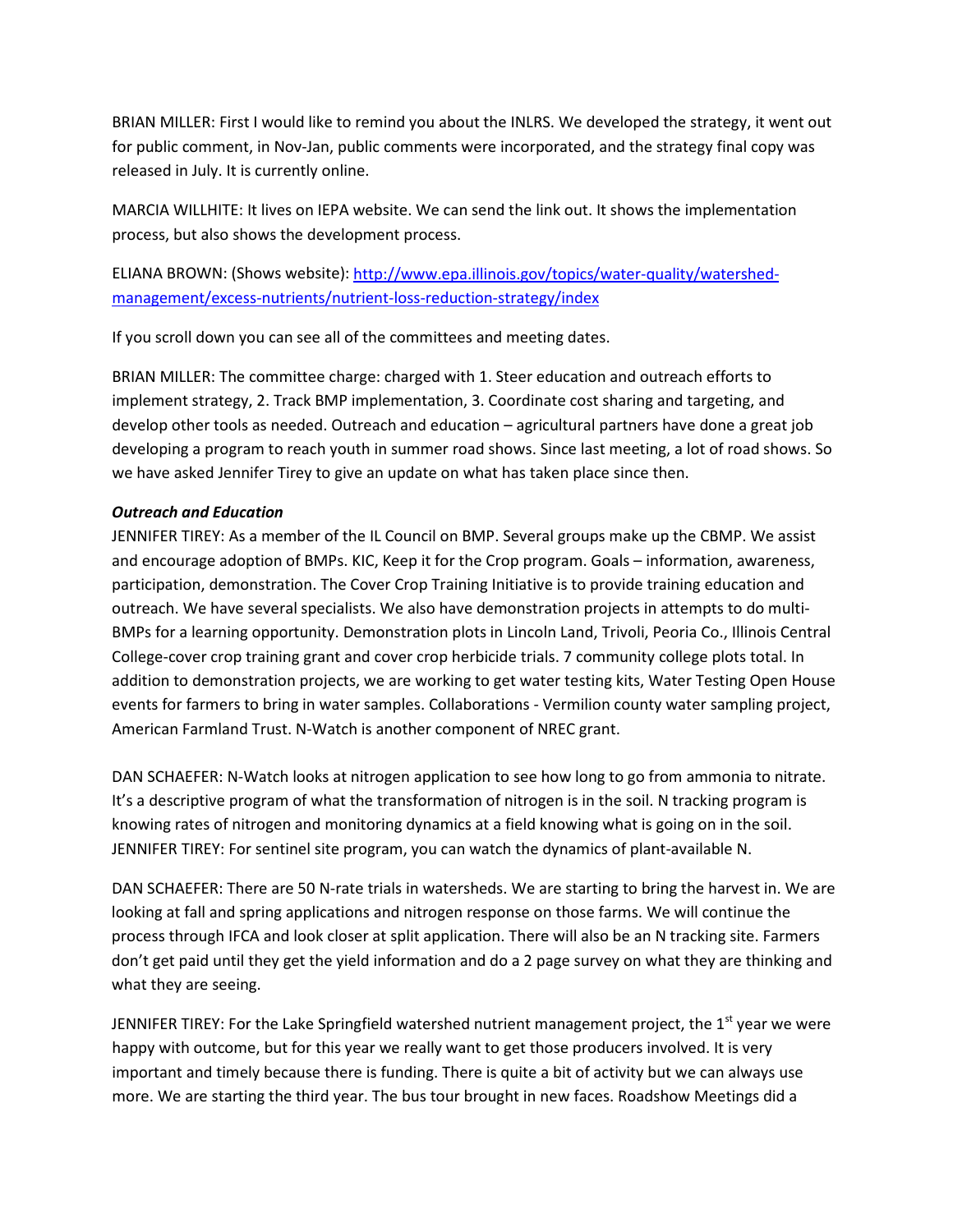media campaign (print, radio, and online). We talked about town hall meetings, brought in new faces at meetings, had local people come, made connections with local farm bureau representatives, etc. Promotional results had 1,100 attendees from 11 roadshow meetings, and Tele Town Touches reached 93,000. 90% have tried nutrient management, 50% have done so for over 10 years. Over 70% that attended will try a new practice or a combination. CBMP – IL Farm Bureau, IL Corn Growers Assoc., IL Soybean Assoc., IL Pork Producers Assoc., IL Fertilizer and Chemical Assoc., Syngenta, GROWMARK, Monsanto. CBMP hired Frontline Communications (Association Management Firm) to ensure the message continues.

AMY ROADY: IL Soybean Assoc. is continuing to engage and incorporate conversation of different things for people to implement on their own time. It's not just discussion.

LAUREN LURKINS: IL Farm Bureau is incorporating lengthy policy development. We are moving away from the strategy to action and that feeds into policy development.

AMY ROADY: Communications are exploring how the message resonates best. The question is how to keep communication going.

BRIAN MILLER: The tagline is "What's your Strategy?"

MARCIA WILLHITE: The message is out there, but proof is in the implementation. The agriculture groups have done a remarkable job.

BRIAN MILLER: What are some outreach and education gaps? We wanted to reach out to absentee land owners (through farm managers). How do you get them engaged and how do they learn? What are action items we might do? Women's circles are a gap that we won't get to today. Do you have ongoing activities that are addressing this audience?

MICHAEL BAISE: The challenge for us is how do you find absentee land owners without going to the courthouse? It's a labor intensive activity. In Indiana, there is database that tells where the parcel is located and where they reside. I'm not aware of anything like this in Illinois where you can look at property ownership.

RANDY FRANSEN: We have strong record of a push for conservation.

BRIAN MILLER: So here is an action item - have agriculture partner speakers.

RANDY FRANSEN: We are always looking for good programming for the management side of our industry. Continuing education requirements for management and dynamic speakers makes a lot of sense. We have 120 members attend. Every manager has 50-60 land owners.

WARREN GOETSCH: An average member manages 10,000-15,000 acres. How accepting do you think absentee land owners is to the adoption of BMPs?

RANDY FRANSEN: Excellent acceptance based on farm preservation. They are highly adaptive and very curious. Yes, we are trying to make money on that farm, but also preserve it for children and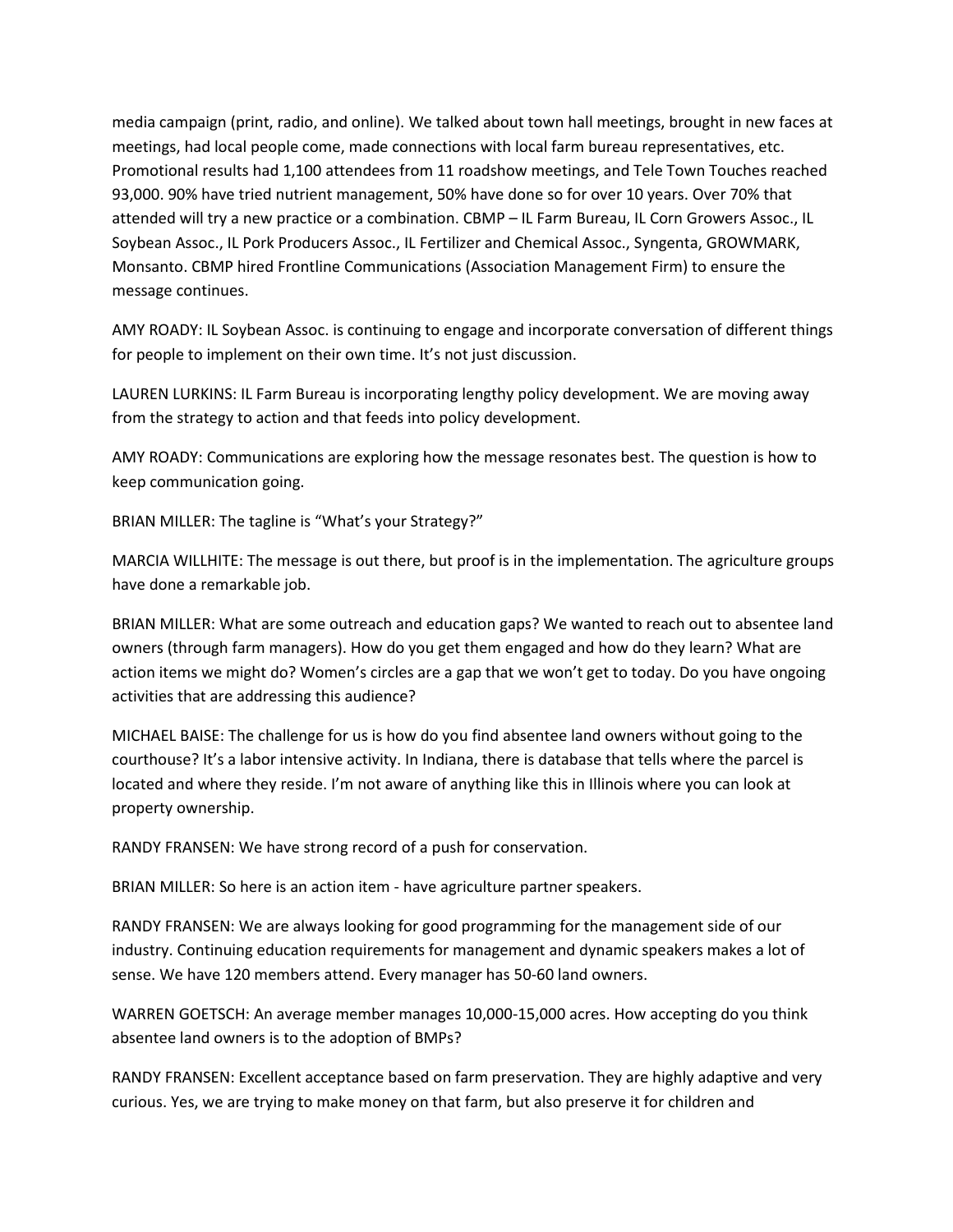grandchildren. There has been terracing on farm because farm managers have suggested and land owners have done it, even though it takes a few years.

MICHAEL BAISE: I don't think they are necessarily interested in getting top dollar, but the asset itself, or the quality of the asset itself is where the interest is. They want to leave the land better than where they found it.

RANDY FRANSEN: We do have a newsletter that goes out as well.

WARREN GOETSCH: Does extension do programming?

RANDY FRANSEN: We have speakers, we have classwork, we have ethics training but it is geared towards appraisal.

JENNIFER TIREY: Do land managers do leases?

RANDY FRANSEN: Yes, land managers sign leases on behalf of farm managers.

AMY ROADY: What are other benefits of practices that farmers can adopt? Habitat, water, etc.?

JENNIFER TIREY: I was thinking small soil tests.

RANDY FRANSEN: I would challenge anyone to find a professionally managed farm that hadn't had a soil test within the last 4 years.

LAUREN LURKINS: Lease templates can come up with additional things.

BRIAN MILLER: Some farms have farm managers in the loop and other absentee land owners do not have a farm manager in the loop.

BRIAN MILLER: Does extension do training for absentee landowners?

GEORGE CZAPAR: Nothing that is really organized.

MICHAEL BAISE: There's a group called Chicago Farmers. Their interest is communicating about farmland, etc. so they would be interesting to reach out to. It would be interesting to find out about demographics.

WARREN GOETSCH: What poses the biggest challenge? 1. Convincing the absentee land owner, or 2. Convincing the operator.

RANDY FRANSEN: If the land owner wants to employ conservation on the farm, there is a good chance that will happen. And the land owner finds out about conservation through education!

BRIAN MILLER: So the question is how did land owner who doesn't have farm manager get educated?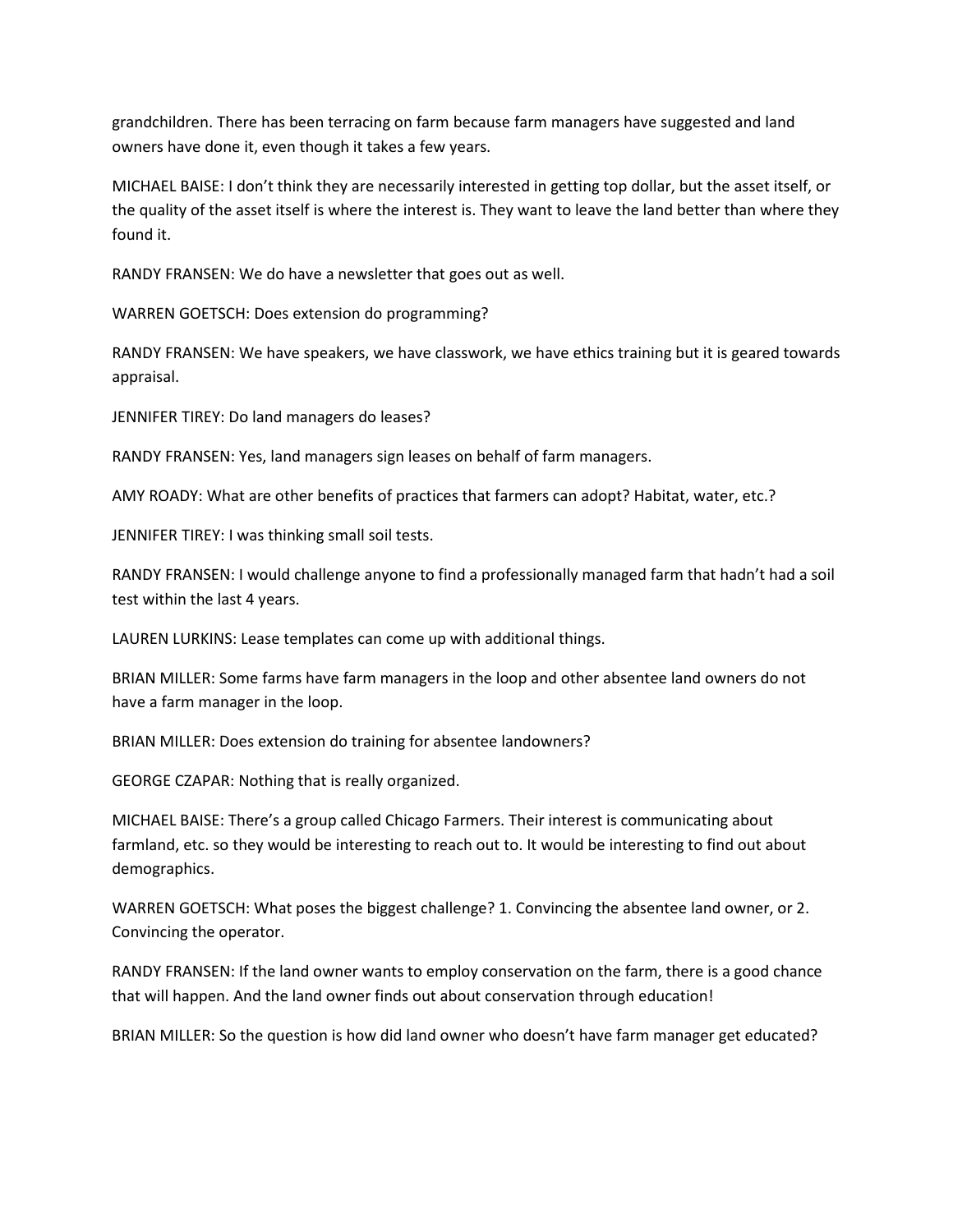RANDY FRANSEN: Miles of buffer strips doesn't show immediate economic payback. Decisions are made through economics. They learn about programs by being in touch with local resource people. Farmers are relied on heavily as resource people.

AMY ROADY: Survey to find out where to get info. Local contact first – NRCS local branch, etc.

BRIAN MILLER: What about crop advisors?

TOM KELLEY: To my knowledge, none are absentee land owners.

#### *AWQPF Tech Subcommittee Update*

BRIAN MILLER: The other charge to committee was to track BMP implementation so we formed a tech subgroup. So Warren will give us an update.

WARREN GOETSCH: You see the tech subgroup's charge on the PowerPoint. Part of the strategy is every other year to communicate activities to the USEPA. We'll try to show all the incredible work being done and somehow be able to document and report back. How might we track implementation parameters? John Lawrence came to our first meeting and did a nice job of showing us how Iowa looks at outcome vs. outputs. We might not see documentable water quality outcomes immediately that demonstrate that we are making progress even though we are. The Iowa model shows the idea of human inputs to land to water. To get water quality improvement, you might have to change ideas first. The ultimate is results in water quality improvement. Survey work can measure people's feelings about things. We then came up with tables and filled them in.

BRIAN MILLER: We came up with a tech subcommittee. We had homework and a conference call to go over it. The outcome is shown on the screen. This one is Land Measures. The left side is BMP practices within the strategy. The first 5 are fertilizer reduction strategies. The existing NASS survey can provide a lot of data and IFCA might be able to too.

WARREN GOETSCH: It is an ongoing effort. We need to come up with the best survey possible and then target one or more of the priority watersheds or go statewide and then we need to come up with a funding source.

MARCIA WILLHITE: What is the cost range?

WARREN GOETSCH: \$25,000 or less for statewide estimates. For a HUC 8, 10x that probably.

JENNIFER TIREY: Where will the money be sent and if it is federal or state, will the information be FOIAable?

LAUREN LURKINS: What about partners?

WARREN GOETSCH: The partner can make a direct payment to NASS.

MARCIA WILLHITE: Is there a level of consensus on the survey?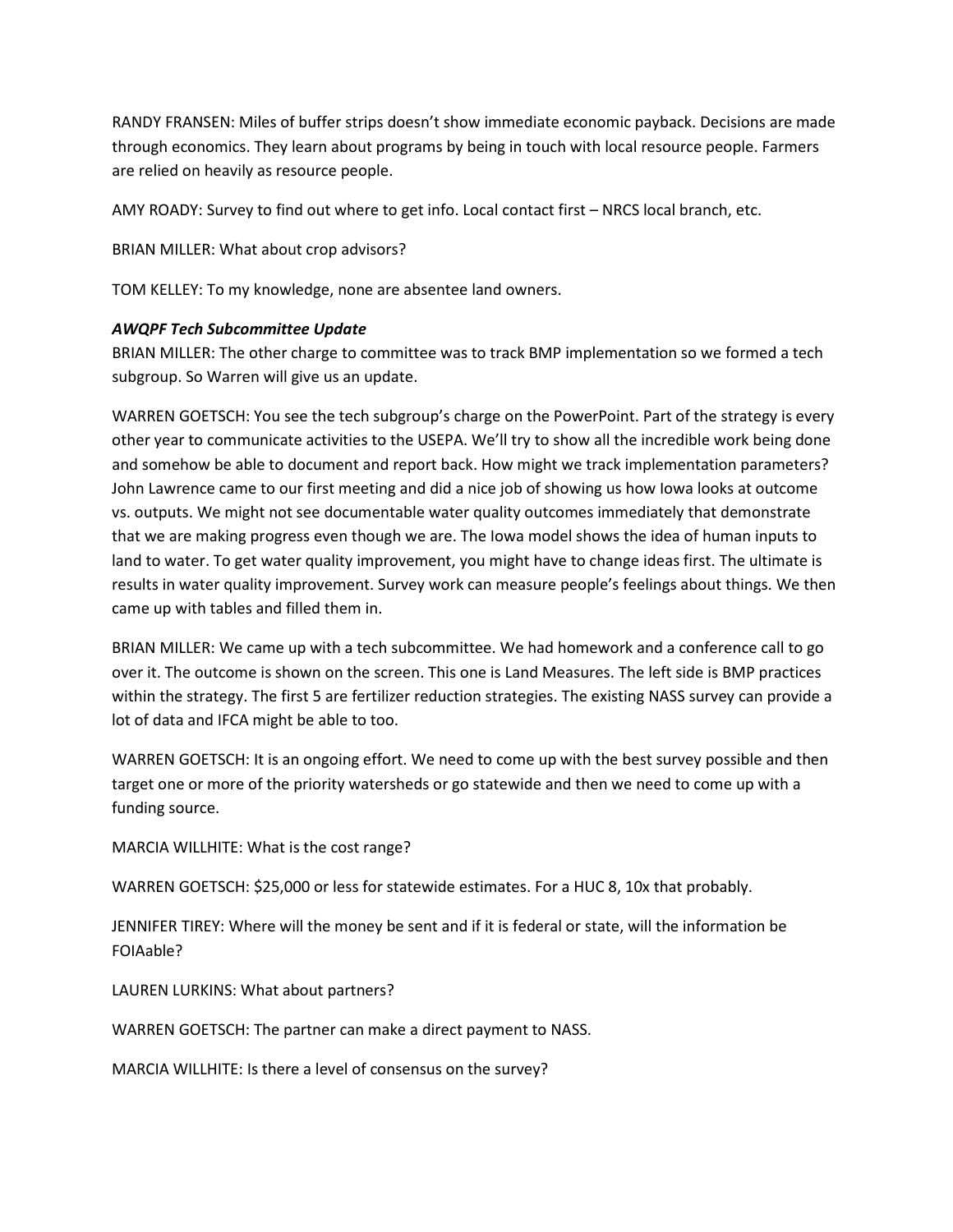WARREN GOETSCH: Do we want to make inferences on priority areas or statewide? You'd have to have 400-500 responses for whatever unit it is.

BRIAN MILLER: If all you want is a statewide average, you only need 450 responses, but for a HUC level, you need 450 multiplied by 8 or 10 or so.

MARCIA WILLHITE: We need to know specificity.

JENNIFER TIREY: We should keep in mind that multiple years equal multiple years of funding. Better to start simple and sustain it.

WARREN GOETSCH: They were doing both, statewide and two of the sub areas. And every other year, they would repeat and show a new sub area. We would repeat within 2 years and can do statewide and do something below that as well.

MICHAEL BAISE: What are you surveying?

BRIAN MILLER: Adoption of practices. What is the adoption rate of these practices now and after we implement, has the adoption rates of practices gone up?

WARREN GOETSCH: We can depend on existing databases and tie them back to what we want to pursue. For some others, we don't have in NRCS or FSA database, so NASS would give us a better idea.

MICHAEL BAISE: Cover crop adoption goes up and down. Sometimes it works and other times, it doesn't.

LAUREN LURKINS: Depends on weather patterns.

MICHAEL BAISE: And price of commodities…demand for land.

MARCIA WILLHITE: Every state gets to figure it out for themselves, the way of telling the story, if we want to put efforts into so this is the story that we are telling. Right now, our information is fragmented. We cannot tell a complete story in a particular watershed or statewide.

MICHAEL BAISE: Do we have a timeline for implementation?

MARCIA WILLHITE: The strategy articulates an ultimate goal. We want to set a goal of percentages 10 years from now.

BRIAN MILLER: There are two classes of ways of getting data. There isn't a hard data source. For cover crops, FSA and NASS survey will add questions about tile drainage For other things like wetlands and bioreactors and buffers, its cost sharing and can be captured by FSA and IDNR. Adding survey questions will give additional information. What are answers to questions that we cannot get otherwise should that be added to NASS?

WARREN GOETSCH: FSA data, not that you cost share the practice, you will report as a part of.

RANDY FRANSEN: CSP can't cost share actual enhancements.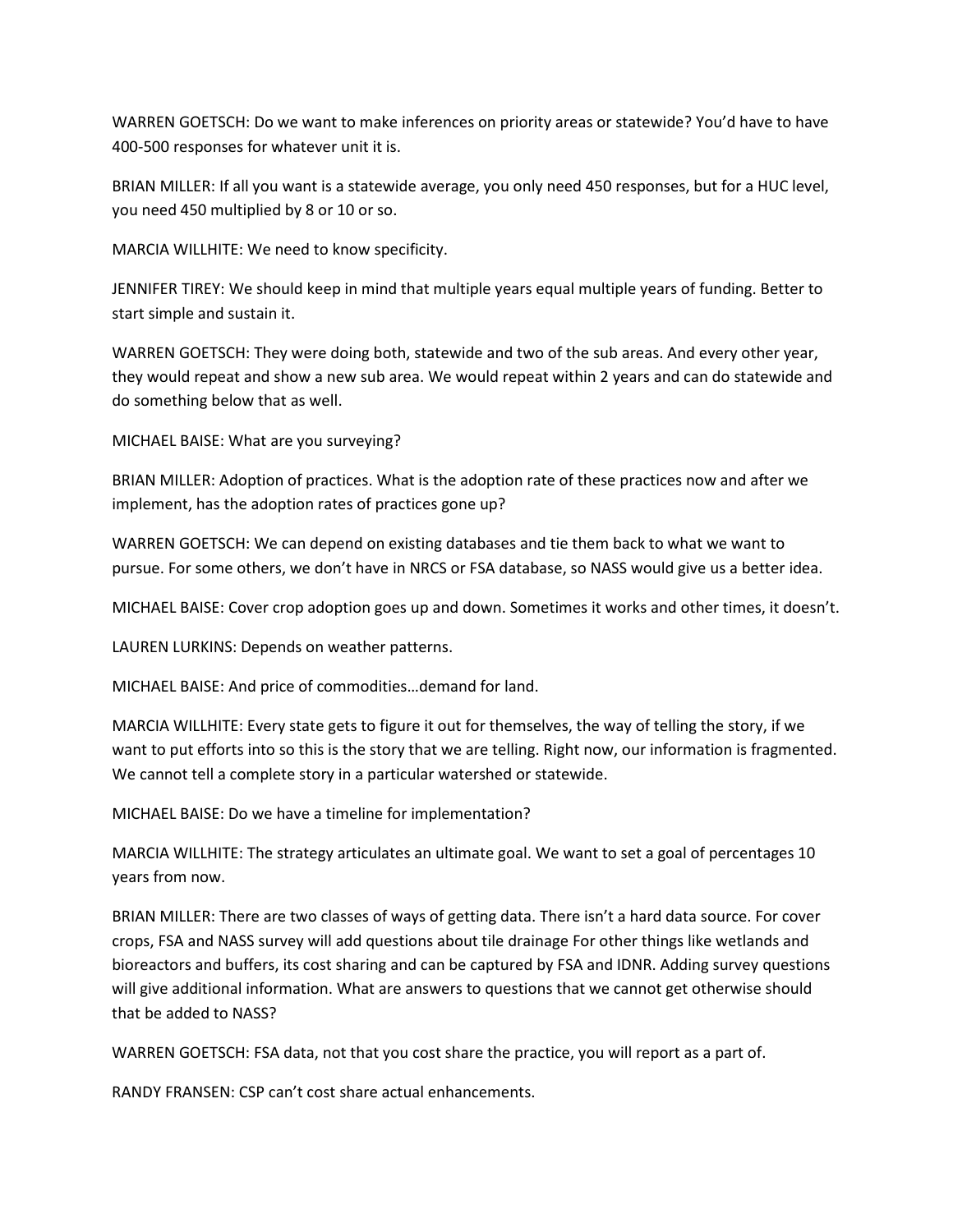MICHAEL BAISE: How geographically specific can you track fertilizer sales?

LAUREN LURKINS: SSI shows timing and type of product within watershed a little bit more refined based on software.

JENNIFER TIREY: Delivery vs. billing based on the year.

LAUREN LURKINS: Are we talking about a standalone or existing survey?

WARREN GOETSCH: Standalone.

LAUREN LURKINS: We want to tell the best story.

AMY ROADY: Look at producer survey responses to make sure the right people are filling it out.

JENNIFER TIREY: We all have to agree on who we want to ask and what we want to ask.

WARREN GOETSCH: After a period of time, we did a reassessment and led us to look at nitrogen and phosphorus. It is an important addition that was made! After a decade, consider the possibility of the science assessment to bring into one comprehensive report. You want some level of load reduction you can document along with water quality improvements as well.

BRIAN MILLER: On the PowerPoint is the baseline year list. We have to have a baseline year. What are our starting conditions? The Policy Working Group met a month ago and is shooting for 2011 for a baseline year plus or minus a year or two depending on what data was available. Frequency and timing of data was reviewed and the year 2011 plus or minus a year or two depending on data set availability was determined to be an acceptable practice. That is the recommendation. It's important because where do we start counting?

## LAUREN LURKINS: Why 2011?

MARCIA WILLHITE: Thought from Policy Working Group was that the last year the science assessment of current conditions was 2011. So begin our implementation we have 2011.

GEORGE CZAPAR: Why not average a few years?

MARCIA WILLHITE: That's another option. Not necessarily helpful to have a range in some situations.

BRIAN MILLER: Some practices accumulate over year so it makes averages tough for the accumulation practices.

## *Coordinate Cost Share and Targeting – Brian Miller*

BRIAN MILLER: The NMC has a job to measure what it is that we are actually measuring in the water. When that group met, they determined it was difficult to focus on all at the same time. They want to be in the same watersheds that the BMPs are going in. So what are the 5-6 watersheds that you would want to focus on? For this group, where are you focusing your BMP implementation with producers, etc.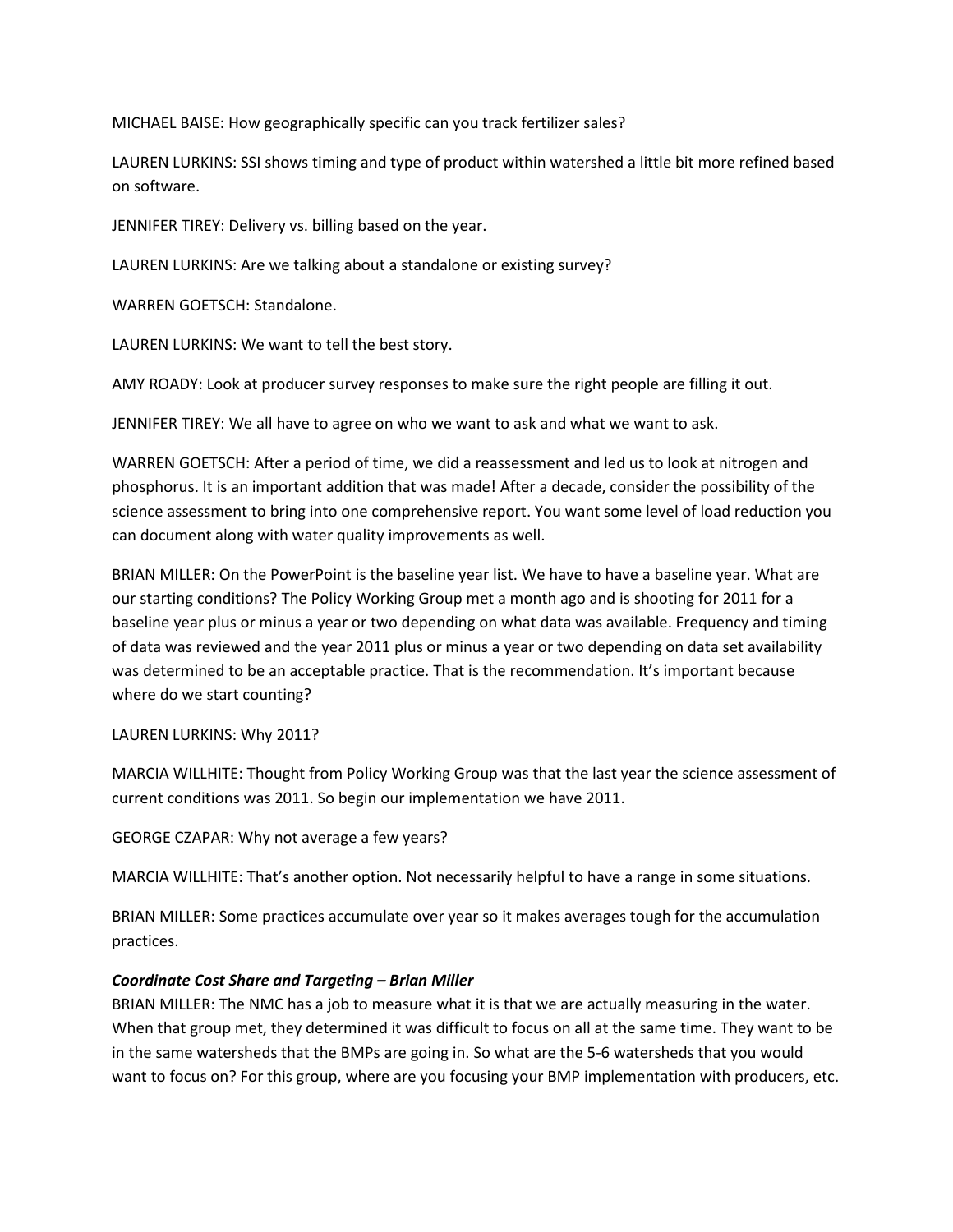JENNIFER TIREY: Springfield, Decatur, Bloomington.

AMY ROADY: Southern and western Illinois.

JENNIFER TIREY: Indian Creek, Lake Vermillion.

ERIC GERTH: Danville.

LAUREN LURKINS: Lake Vermillion is the supply in Danville – North Fork Vermillion.

LAUREN LURKINS: Vermillion River/Indian Creek – Vermillion headwaters.

JENNIFER TIREY: Lake Mauvaise Terre.

AMY ROADY: Kaskaskia.

MICHAEL BAISE: Jacksonville (Mauvaise Terre).

ERIC GERTH: Lower Illinois River - Clear Creek.

MICHAEL BAISE: AFT is working in the Upper Macoupin Creek watershed and has an invited RCPP proposal to the NRCS to employed conservation cropping system BMPs to improved water quality. IL NRCS is also considering it for residual MRBI funds.

BRIAN MILLER: The Nutrient Monitoring Council trying to cover agricultural watersheds and urban watersheds.

ERIC GERTH: MRBI but no longer being funded. Crow Creek and Clear creek over Marshall Putnam County.

GEORGE CZAPAR: Overlay 8 superstations on next maps and include priority watersheds.

#### *Coordinate cost share and targeting - Shawn Wilcockson*

AW: Shawn is on contract with agency to implement strategy to create implementation framework. Shawn knows issues and acronyms.

SHAWN WILCOCKSON: I'm tasked with where to direct attention to put together a working list of producers/landowners to implement strategy. Now we have interest, where are we going to guide landowners? (SW handed out a spreadsheet of key conservation programs available in Illinois.)

JENNIFER TIREY: How far will this list be shared?

SHAWN WILCOCKSON: Among the group, to help document and tell a better story.

RANDY FRANSEN: Sent electronically?

SHAWN WILCOCKSON: Yes. Here are the tools in the toolbox, where are they available? Do you see anything off the bat that was missed?